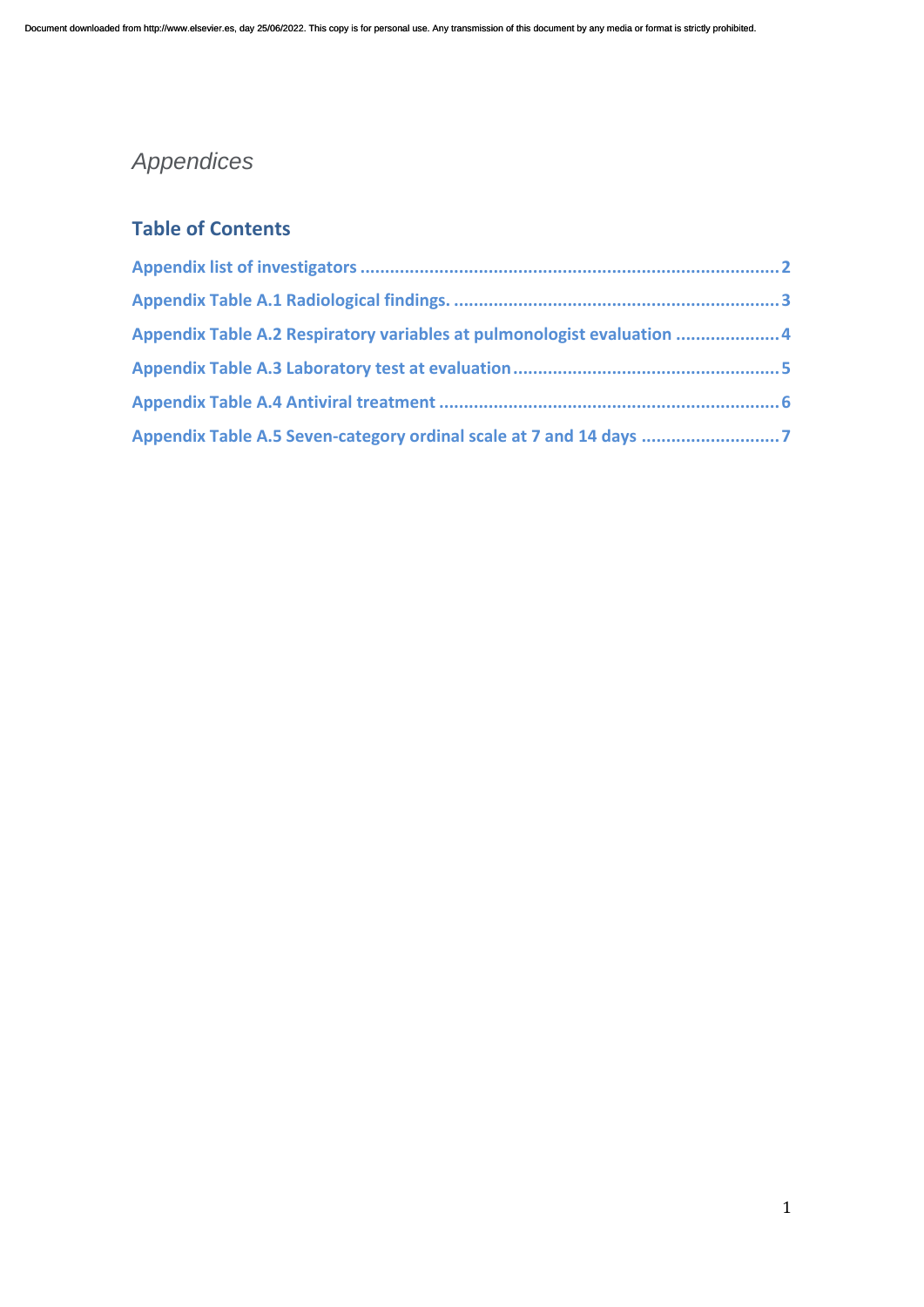### <span id="page-1-0"></span>**Appendix list of investigators**

#### **Clinical Unit of Internal Medicine, Virgen del Rocio Hospital, Sevilla, Spain**

Rocio Gonzalez-Leon, Veronica Alfaro-Lara, Maximo Bernabeu-Wittel, Aurora Gonzalez-Estrada, Santiago Rodriguez-Suarez, Bosco Baron-Franco, Dolores Nieto-Martin, Juan Delgado, Carlos Hernandez-Quiles, Julia Lanseros-Tenllado, Sonia Gutierrez, Nieves Ramirez-Duque, Manuel Rincon-Gomez, Lourdes Moreno-Gaviño, Fatima Espinosa.

**Department of Nephrology, Virgen del Rocio Hospital, Sevilla, Spain** Alejandro Suarez-Benjumea, Carmen Grande- Cabrerizo, Jose Luis Rocha

**Department of neurology, Virgen del Rocio Hospital, Sevilla, Spain** Macarena Cabrera, Daniel Macias-Garcia, Maria Dolores Jimenez

**Department of cardiology, Virgen del Rocio Hospital, Sevilla, Spain** Nieves Romero-Rodriguez, Almudena Aguilera, Amelia Peña Rodríguez.

**Department of hepatology, Virgen del Rocio Hospital, Sevilla, Spain** Javier Ampuero, Teresa Ferrer.

**Department of rheumatology, Virgen del Rocio Hospital, Sevilla, Spain** Clara Aguilera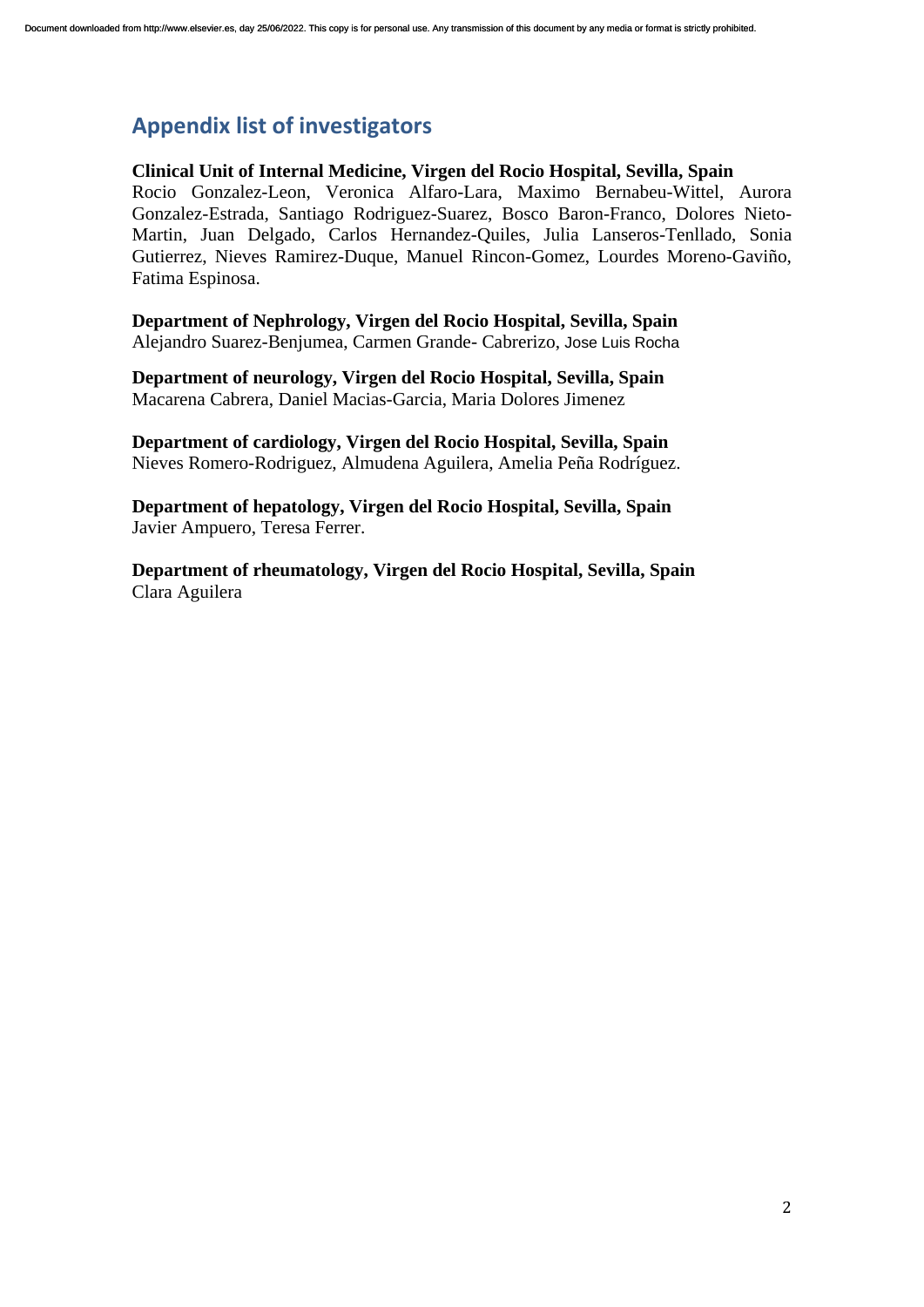| Characteristics                       | All patients | N <sub>0</sub>  | Corticosteroids |
|---------------------------------------|--------------|-----------------|-----------------|
|                                       | $(n=24)$     | Corticosteroids | $(n=10)$        |
|                                       |              | $(n=14)$        |                 |
| Bilateral reticular nodular opacities | 10 (41.7 %)  | $6(42.9\%)$     | $4(40\%)$       |
| Ground-glass opacities                | 8 (33.3 %)   | 5(35.7%)        | $3(30\%)$       |
| Pleural effusion                      | $1(4.2\%)$   | $1(7.1\%)$      | $0(0\%)$        |
| Peri-bronchial thickening             | $1(4.2\%)$   | $1(7.1\%)$      | $0(0\%)$        |
| Focal consolidation                   | 4(16.7%)     | $1(7.1\%)$      | $3(30\%)$       |
| Pulmonary edema                       | 4(16.7%)     | $1(7.1\%)$      | $3(30\%)$       |
| Venous congestion                     | $5(20.8\%)$  | $2(14.3\%)$     | $3(30\%)$       |
| Interstitial abnormalities            | 13 (54.2 %)  | $8(57.1\%)$     | $5(50\%)$       |
| Atelectasis                           | $1(4.2\%)$   | $0(0\%)$        | $1(10\%)$       |

# <span id="page-2-0"></span>**Appendix Table A.1. Radiological findings.**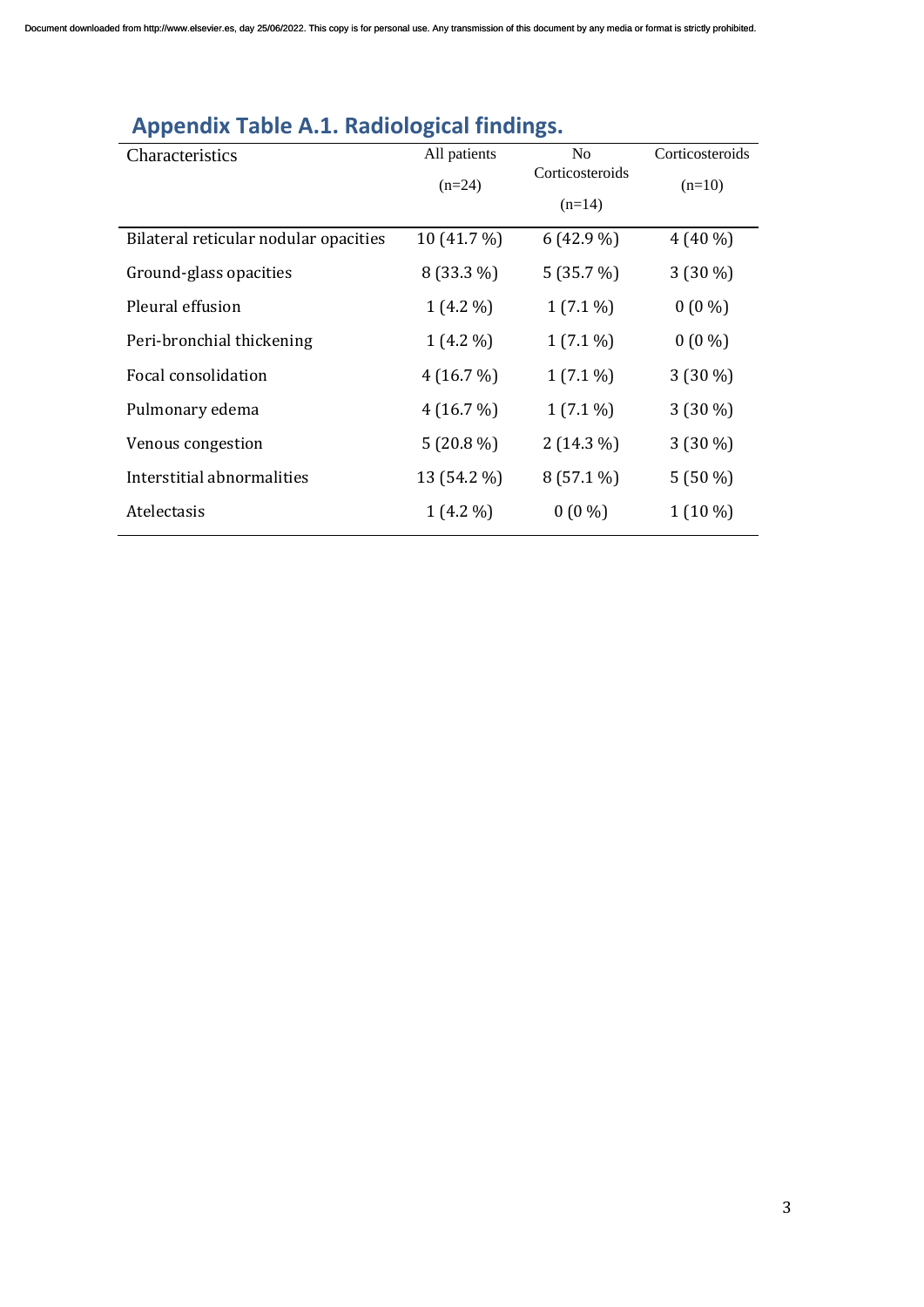## <span id="page-3-0"></span>**Appendix Table A.2. Respiratory variables at pulmonologist evaluation**

| <b>Characteristics</b>                        | All patients     | No Corticosteroids | Corticosteroids |
|-----------------------------------------------|------------------|--------------------|-----------------|
|                                               | $(n=24)$         | $(n=14)$           | $(n=10)$        |
| Respiratory rate                              | $20(20-23.5)$    | $20(20-22.5)$      | $20(17-25.3)$   |
| Spo <sub>2</sub>                              | 93.5% (90.3-95%) | 94 (91.8-95%)      | 92 (89.8-96.3)  |
| F <sub>102</sub>                              | $52(41-60)$      | $60(47.5-60)$      | $50(40-56.3)$   |
| Sato <sub>2</sub> : Fio <sub>2</sub>          | 179 (156-217)    | 159 (153-202)      | 189 (173-226)   |
| Estimated Pao <sub>2</sub> : Fio <sub>2</sub> | 214 (195-246)    | 198 (193-234)      | 223 (208-254)   |
| ROX index                                     | $8.3(7.1-12.4)$  | $8.1(6.7-12)$      | $9.3(7.1-13.8)$ |
| Heart rate                                    | 89.5 (81.3-99.5) | 90 (84-102.8)      | 88.5 (80.8-92)  |

Spo<sub>2</sub>: peripheral capillary oxygen saturation; Pao<sub>2</sub>: partial pressure of oxygen. Fio<sub>2</sub>: fraction of inspired oxygen; Pao<sub>2</sub>: Fio<sub>2</sub> ratio was assessed indirectly by Sato<sub>2</sub>: Fio<sub>2</sub> ratio, as previously described<sup>[1](#page-7-0)</sup>.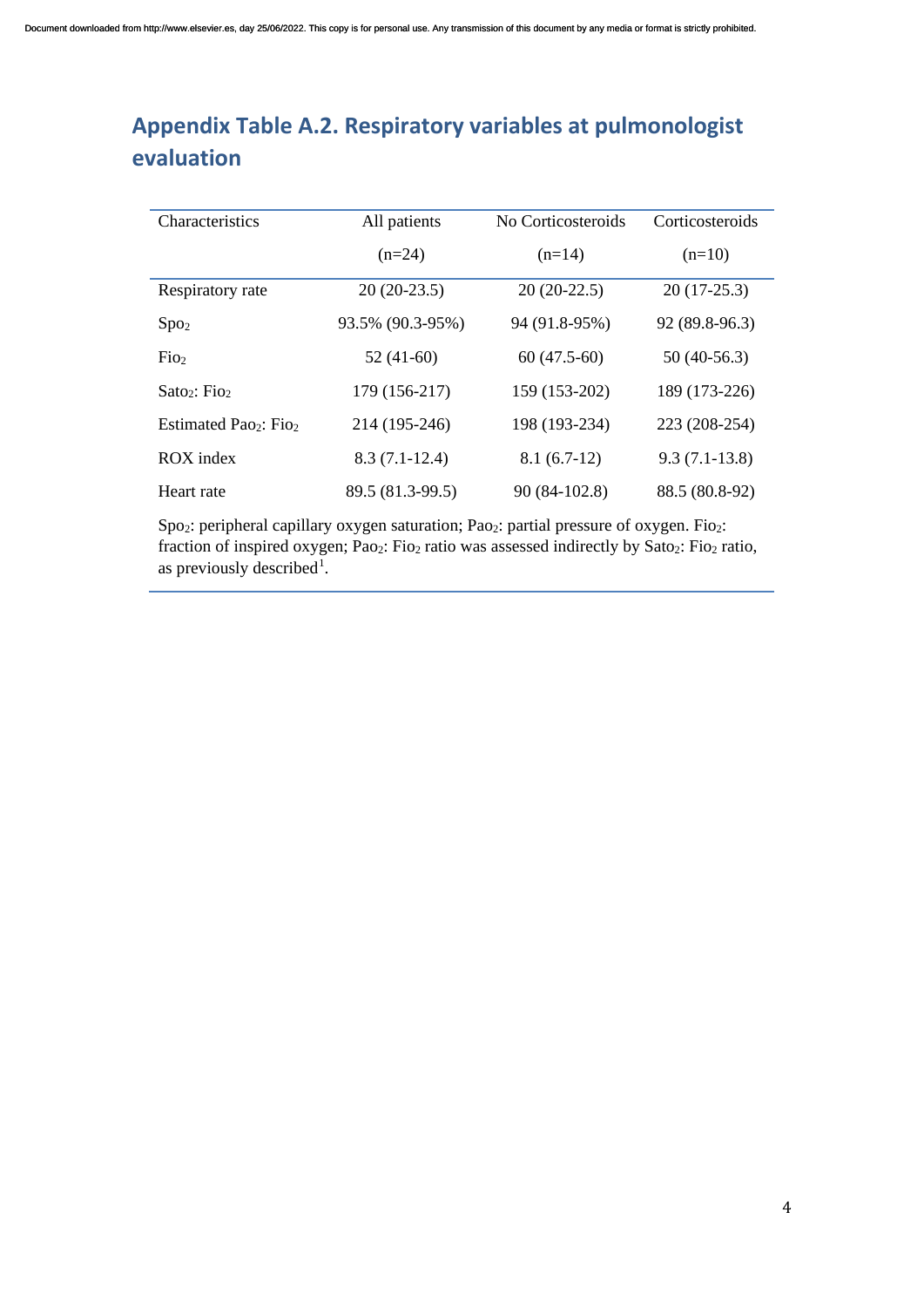# <span id="page-4-0"></span>**Appendix Table A.3. Laboratory test at evaluation**

|                                             | <b>All patients</b><br>No Corticosteroids |                        | Corticosteroids     |  |
|---------------------------------------------|-------------------------------------------|------------------------|---------------------|--|
| <b>Characteristics</b>                      | $(n=24)$                                  | $(n=14)$               |                     |  |
| Laboratory test at<br>evaluation            |                                           |                        |                     |  |
| Sodium, mEq/L (135-145<br>mEq/L             | 136 (134-138)                             | 138 (136-140)          | 135 (134-136)       |  |
| White blood cell count, /µL                 | $7.3(4.5-10.5)$                           | $6.2(4.2-8.5)$         | $9.8(5.4-10.8)$     |  |
| Absolute lymphocyte count,<br>$/\mu L$      | $0.83(0.54-1.12)$                         | $0.83(0.6-1.11)$       | $0.88(0.45-1.12)$   |  |
| Hemoglobin, g/dL                            | $13.4(12.5-14.1)$                         | $13.5(12.5-14.2)$      | $13.2(12.5-14.3)$   |  |
| Platelet count, ×103/µL                     | 237 (149-280)                             | 181.5 (130.8-252)      | 311.5 (175.3-438)   |  |
| Neutrophils, ×109/L                         | $5.52(3.46-8.81)$                         | $5.03(3.28-6.2)$       | 7.32 (4.67-9.88)    |  |
| D-dimer, ng/mL                              | 860 (497.5-1515)                          | 735 (420-1485)         | 1050 (782.5-1885)   |  |
| Creatinine, mg/dL                           | $0.92(0.72-1.2)$                          | $0.95(0.73-1.27)$      | $0.9(0.7-1.1)$      |  |
| Total bilirubin, mg/dL                      | $0.58(0.39-1.14)$                         | $0.52(0.31-1.07)$      | $0.6(0.42-1.2)$     |  |
| Aspartate aminotransferase,<br>$U/L (0-30)$ | $45(28-67)$                               | 55 (41-87.8)           | $27(21.5-44)$       |  |
| Alanine aminotransferase,<br>$U/L$ (20-40)  | $33(29-54)$                               | 44 (29-62.3)           | 29 (22.5-45)        |  |
| Ferritine                                   | 1473.4 (764.6-2037.5)                     | 1847.4 (1442.8-3446.8) | 1217 (635.8-1769.3) |  |
| C-reactive protein, mg/L                    | 219.3 (89.4-281.2)                        | 238.7 (110.2-271.2)    | 132 (84.9-333.6)    |  |
| Fibrinogen mg/dL                            | $5.6(4.7-7.4)$                            | $5.1(4.5-7.6)$         | $6.8(4.7-8.2)$      |  |
| Prothrombin Time<br>(seconds)               | 13.8 (12.3-22)                            | 14.1 (12.2-24.6)       | $13.4(13.1-13.8)$   |  |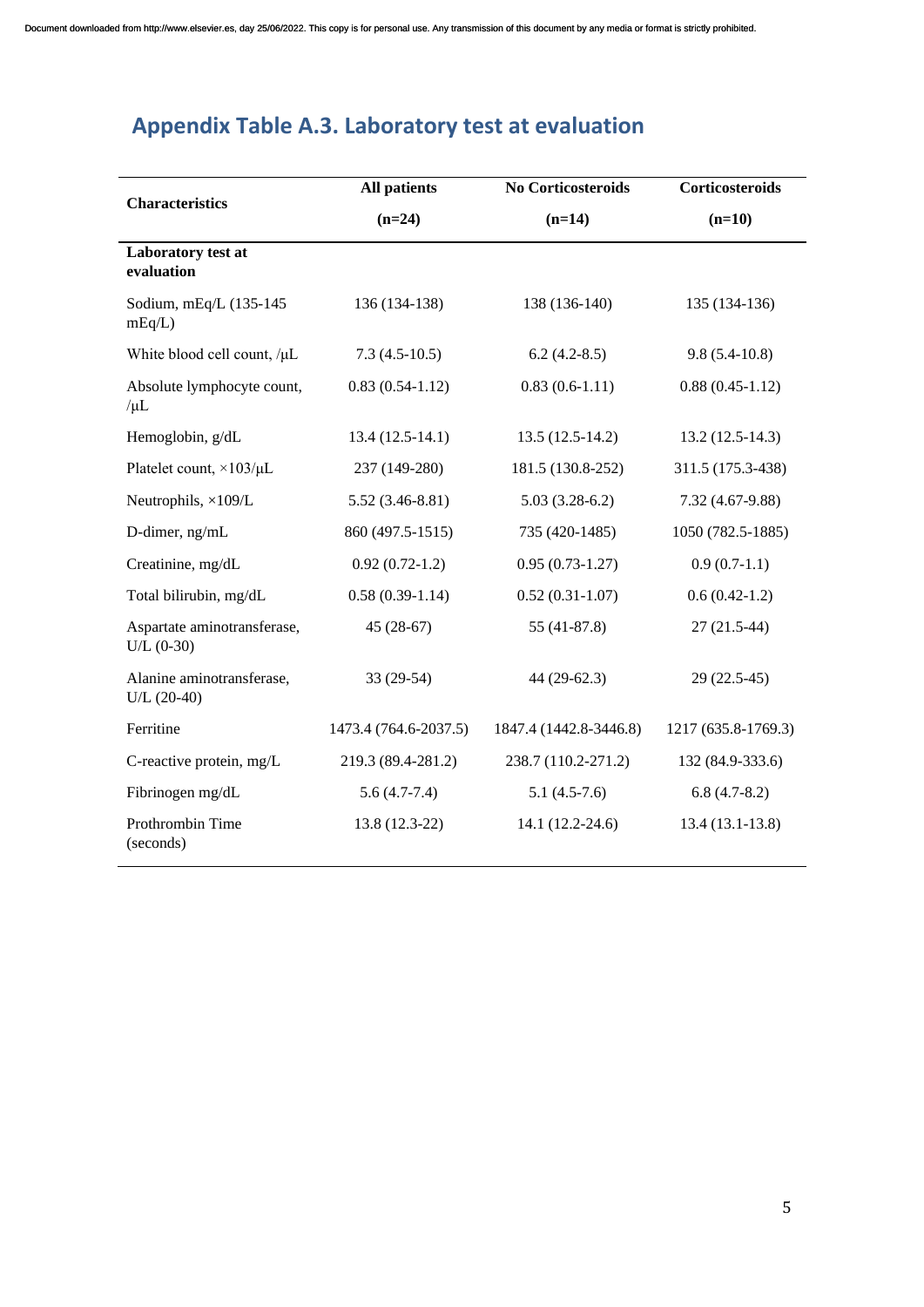| <b>Characteristics</b> | <b>All patients</b><br>$(n=24)$ | N <sub>0</sub><br>Corticosteroids<br>$(n=14)$ | <b>Corticosteroids</b><br>$(n=10)$ |
|------------------------|---------------------------------|-----------------------------------------------|------------------------------------|
| Lopinavir/Ritonavir    | 24 (100 %)                      | 14 (100 %)                                    | $10(100\%)$                        |
| Hidroxicloroquin       | 24 (100 %)                      | 14 (100 %)                                    | $10(100\%)$                        |
| IFNB1b                 | 20 (83.3 %)                     | 12 (85.7 %)                                   | $8(80\%)$                          |
| Tocilizumab            | $15(62.5\%)$                    | 12 (85.7 %)                                   | $3(30\%)$                          |
| Azitromicin            | 19 (79.2 %)                     | 13 (92.9 %)                                   | $6(60\%)$                          |

## <span id="page-5-0"></span>**Appendix Table A.4. Antiviral treatment**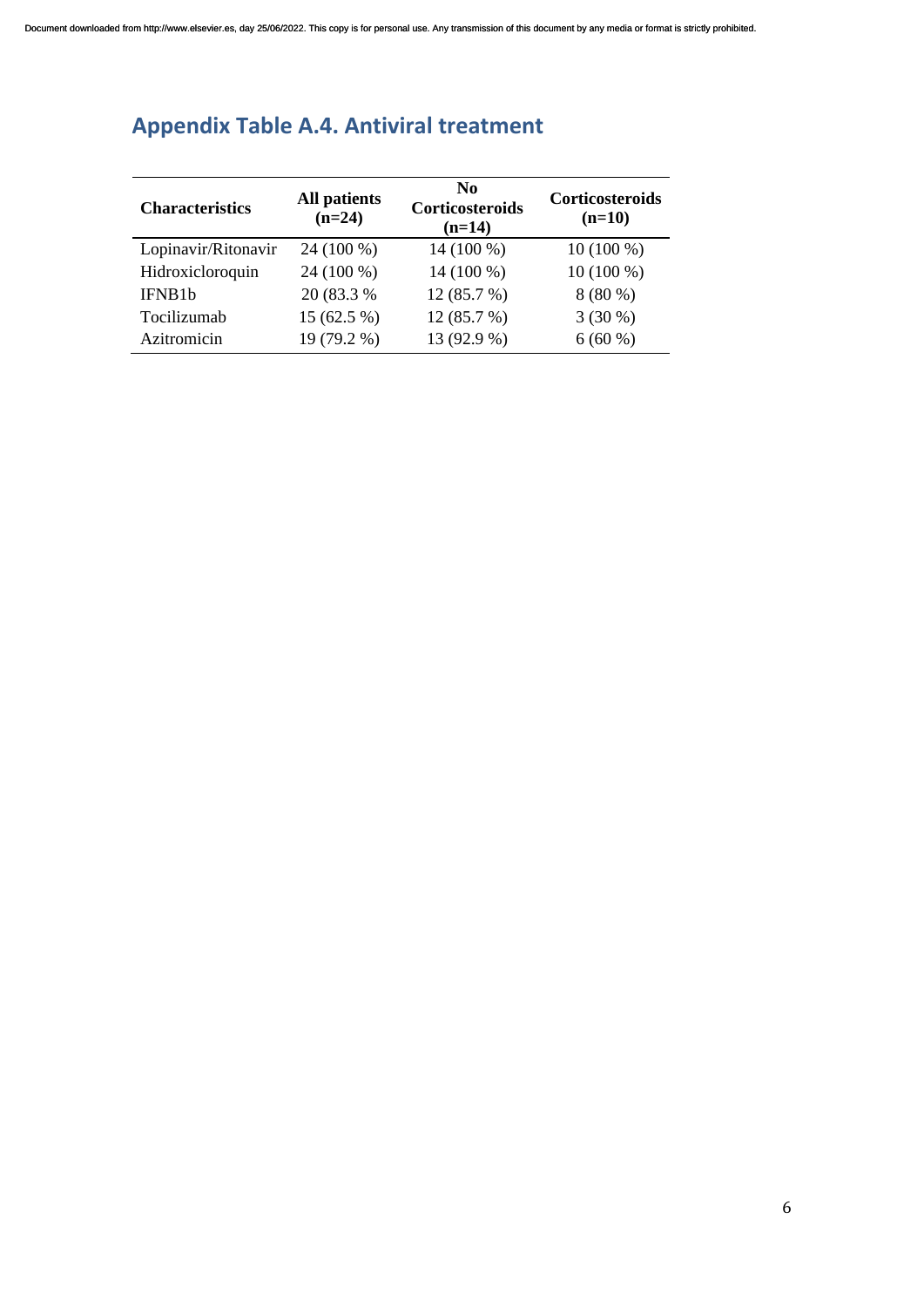# <span id="page-6-0"></span>**Appendix Table A.5. Seven-category ordinal scale at 7 and 14 days**

|                                             |                  | N <sub>o</sub>   |                  |
|---------------------------------------------|------------------|------------------|------------------|
| <b>Characteristics</b>                      | All patients     | Corticosteroid   | Corticosteroids  |
|                                             | $(n=24)$         | S                | $(n=10)$         |
|                                             |                  | $(n=14)$         |                  |
| SEVEN CATEGORY SCALE 7 DAYS (N, %)          |                  |                  |                  |
| 1. Not hospitalized with resumption of      | $\mathbf{0}$     | $\mathbf{0}$     | $\Omega$         |
| normal activities.                          |                  |                  |                  |
| 2. Not hospitalized, but unable to resume   | $2(8.3\%)$       | 0                | $2(20\%)$        |
| normal activities.                          |                  |                  |                  |
| 3. Hospitalized, not requiring supplemental | $\boldsymbol{0}$ | $\boldsymbol{0}$ | $\boldsymbol{0}$ |
| oxygen.                                     |                  |                  |                  |
| 4. Hospitalized, requiring supplemental     | $3(12.5\%)$      | $1(7.1\%)$       | 2(20%)           |
| oxygen.                                     |                  |                  |                  |
| 5. Hospitalized, requiring nasal high-flow  |                  |                  |                  |
| oxygen therapy, non-invasive mechanical     | 4(16.7%)         | $\boldsymbol{0}$ | $4(40\%)$        |
| ventilation, or both;                       |                  |                  |                  |
| 6. Hospitalized, requiring ECMO, invasive   | 14 (58.3 %)      | 12 (85.7 5)      | 2(20%)           |
| mechanical ventilation, or both.            |                  |                  |                  |
| 7. Death.                                   | $1(4.2\%)$       | $1(7.1\%)$       | $\Omega$         |
| SEVEN CATEGORY SCALE 14 DAYS (N, %)         |                  |                  |                  |
| 1. Not hospitalized with resumption of      | $1(4.2\%)$       | $\boldsymbol{0}$ | 1 (10 %)         |
| normal activities.                          |                  |                  |                  |
| 2. Not hospitalized, but unable to resume   | $5(20.8\%)$      | $1(7.1\%)$       | $4(40\%)$        |
| normal activities.                          |                  |                  |                  |
| 3. Hospitalized, not requiring supplemental | $1(4.2\%)$       | $\theta$         | 1 (10%)          |
| oxygen.                                     |                  |                  |                  |
| 4. Hospitalized, requiring supplemental     | 4(16.7%)         | $2(14.3\%)$      | $2(20\%)$        |
| oxygen.                                     |                  |                  |                  |
| 5. Hospitalized, requiring nasal high-flow  |                  |                  |                  |
| oxygen therapy, non-invasive mechanical     | $2(8.3\%)$       | $2(14.3\%)$      | $\boldsymbol{0}$ |
| ventilation, or both.                       |                  |                  |                  |
| 6. Hospitalized, requiring ECMO, invasive   | 8 (33.3%)        | $6(42.9\%)$      | $2(20\%)$        |
| mechanical ventilation, or both.            |                  |                  |                  |
| 7. Death.                                   | 3(12.5%)         | 3 (21.4%)        |                  |